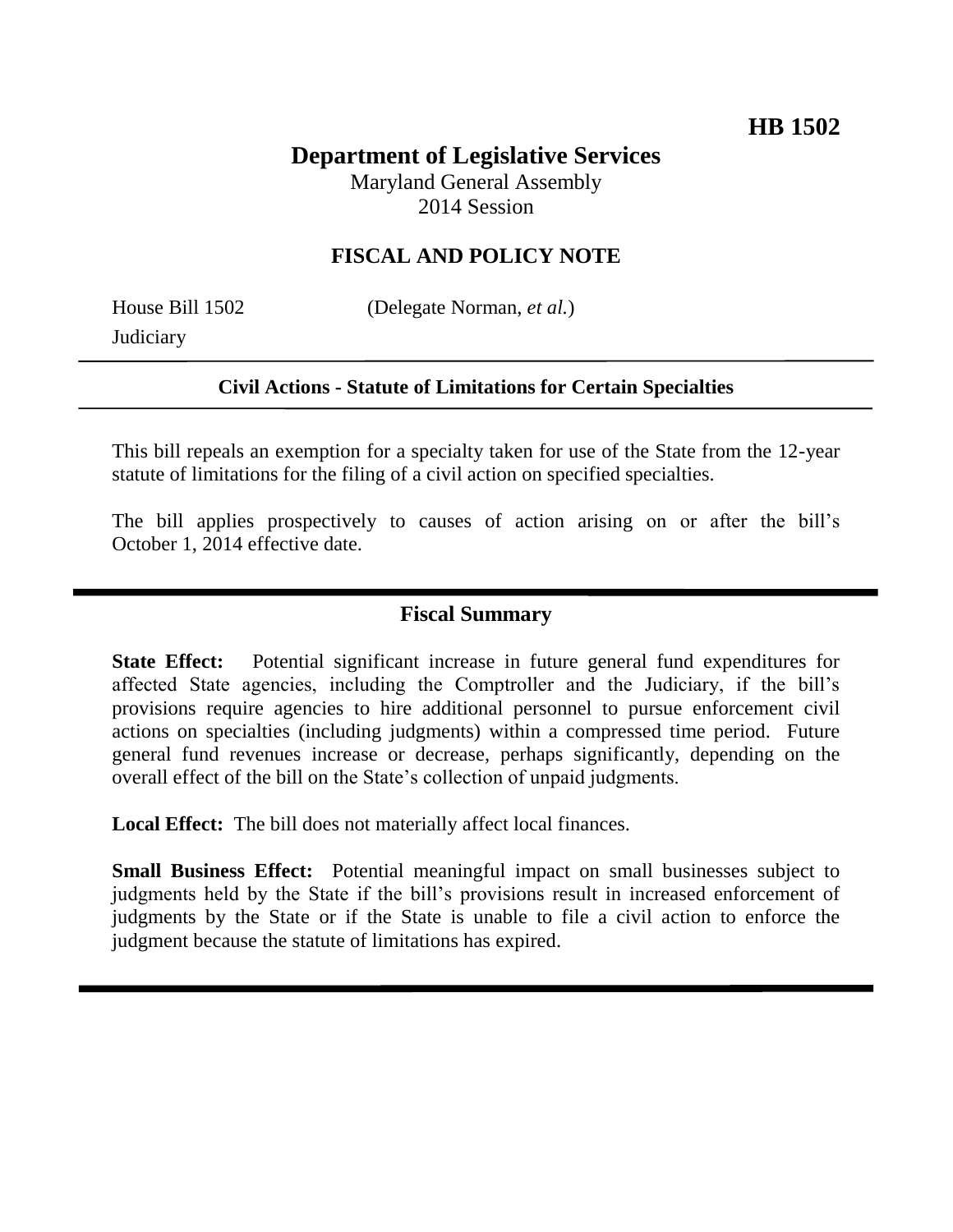#### **Analysis**

#### **Current Law:**

*Specialties:* A civil action must be filed within three years from the date it accrues, unless otherwise provided by State law*.* State law provides a longer statute of limitations for filing civil actions for specialties, including a promissory note or other instrument under seal; a bond, except a public officer's bond; a judgment; a recognizance; and a contract under seal. With the exception of a specialty taken for the use of the State, a civil action for a specialty must be filed within 12 years after the cause of action accrues, or within 12 years from the date of the death of the last to die of the principal debtor or creditor, whichever is sooner. *Black's Law Dictionary* defines a "specialty" as (1) "a contract under seal" or (2) "a writing sealed and delivered, containing some agreement," including one "given as a security for the payment of a debt, in which such debt is particularly specified."

*Money Judgments:* Under Maryland Rules 2-625 and 3-625, a money judgment expires 12 years from the date of either the entry of the judgment or the most recent renewal. At any time before expiration of the judgment, the judgment holder may have a judgment renewed for an additional 12-year period. In practice, one such renewal may be filed. Neither rule specifies an exemption for a judgment held by the State.

**Background:** In *State v. Buckingham*, 214 Md. App. 672, 78 A.2d 909 (2013), the Maryland Court of Special Appeals held that the Circuit Court for Baltimore County erred when it declared that a judgment held by the State against a State lottery agent for over 12 years without renewal had "expired" and quashed the two subsequent writs of garnishment against the agent. According to the court, even though Maryland Rule 2-625 does not specify an exemption for judgments held by the State, the rule implements the statute of limitations found in the Courts and Judicial Proceedings Article, § 5-102. Since that statute does exempt a judgment taken for use of the State from the general 12-year statute of limitations for actions on judgments, Maryland Rule 2-625 does not extinguish an unrenewed judgment held by the State after 12 years.

**State Revenues:** The effect of the bill on State revenues depends on (1) the extent to which the State pursues civil action on specialties after the end of the 12-year statute of limitations and any renewal period applicable to other specialty holders; (2) whether the bill's provisions result in more aggressive and earlier State enforcement of judgments and other specialties held by the State; and (3) whether affected State agencies, lacking resources to pursue civil actions within a compressed time period, decide not to pursue civil action to enforce judgments or other specialties.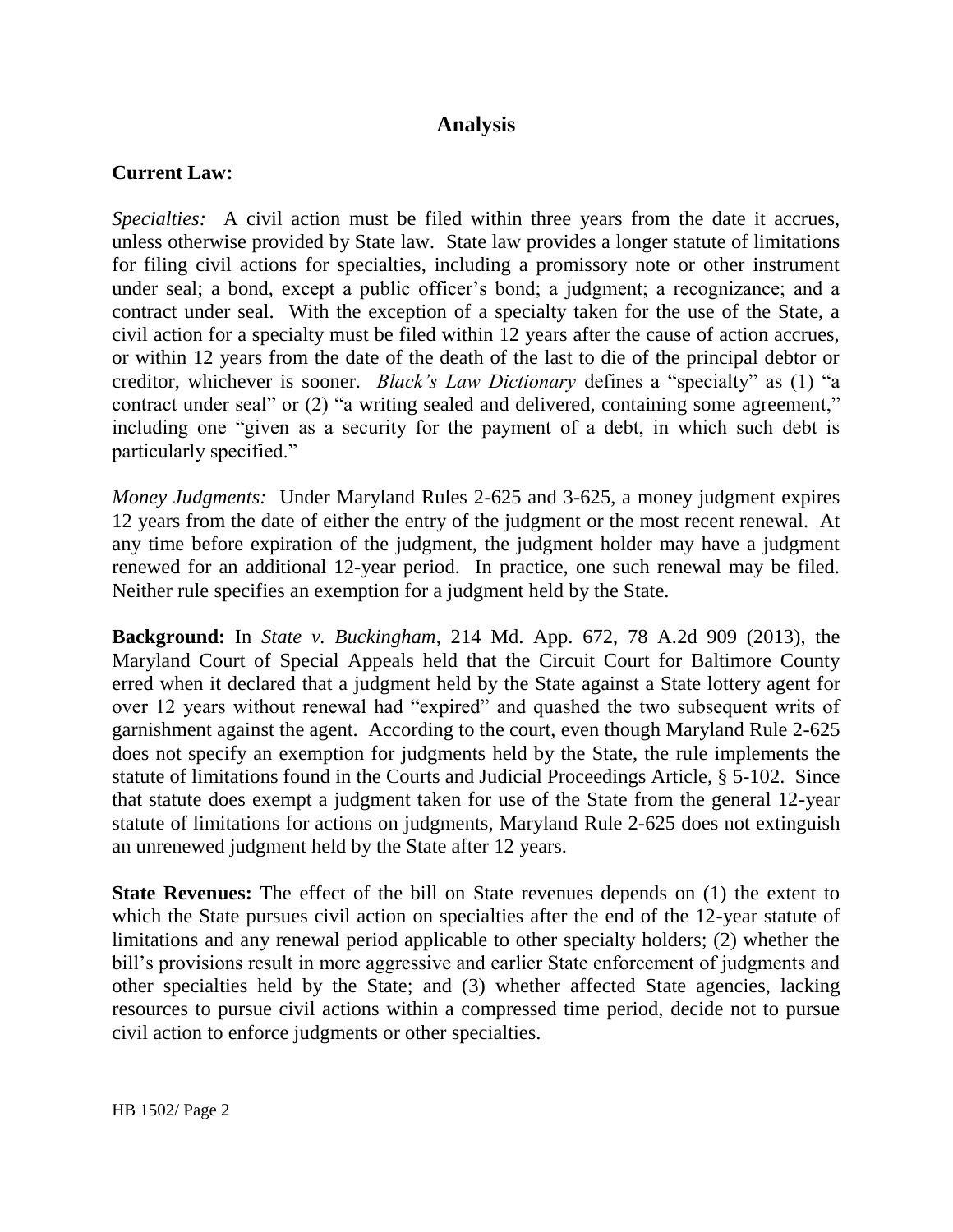Data is not readily available on the number of judgments or specialties for which the State takes more than 12 years to file a civil action. Under the "more aggressive enforcement" scenario, State revenues may increase significantly. Under the "lack of resources to enforce" scenario, State revenues decrease, perhaps significantly.

The bill may also affect State revenues to the extent that less interest and fewer penalties are collected on enforced judgments and other specialties as a result of earlier enforcement.

**State Expenditures:** Potential significant increase in future general fund expenditures for the Comptroller and the Judiciary to comply with the bill's provisions beginning 12 years after the bill's effective date (October 1, 2026). Potential significant increase in future expenditures for other affected State agencies.

The Comptroller's Office advises that it is the position of the office that once a tax lien is filed and recorded in the circuit court, it is indefinite until the sale of the property or the satisfaction of the tax debt. Restricting the time limit to 12 years causes the office to forgo significant revenues, refile liens, or enforce foreclosures.

The Comptroller's Office reports that in fiscal 2013, 66,587 liens were filed, including 7,958 business tax liens. While information is not available as to collections directly attributable to liens, the total collections for the individual and business tax units in fiscal 2013 were \$300 million and \$251 million, respectively.

To refile liens and handle foreclosures under the compressed timeline created by the bill, the Comptroller's Office needs eight additional personnel (five revenue collectors for individual taxpayers, one clerical employee, one revenue collector for business taxpayers, and one attorney) at an annual cost in excess of \$450,000.

However, given that the bill applies prospectively to causes of actions arising on or after the bill's October 1, 2014 effective date, and assuming that a cause of action "arises" once the original lien is filed, this need for additional personnel likely does not apply immediately and can be implemented at some point between the bill's October 1, 2014 effective date and October 1, 2021, which is before the first 12-year statute of limitations period to which the bill applies. However, this estimate assumes that the Comptroller will need several years of lead time to implement policies and establish case management systems prior to the expiration of the statute of limitations.

The Comptroller's Office further advises that it does not pursue foreclosures as a means of collecting tax debts; instead, the office waits until the property is eventually transacted to collect on debts. The bill's removal of this option via a 12-year statute of limitations may result in pursuit of foreclosures to settle tax debts.

HB 1502/ Page 3